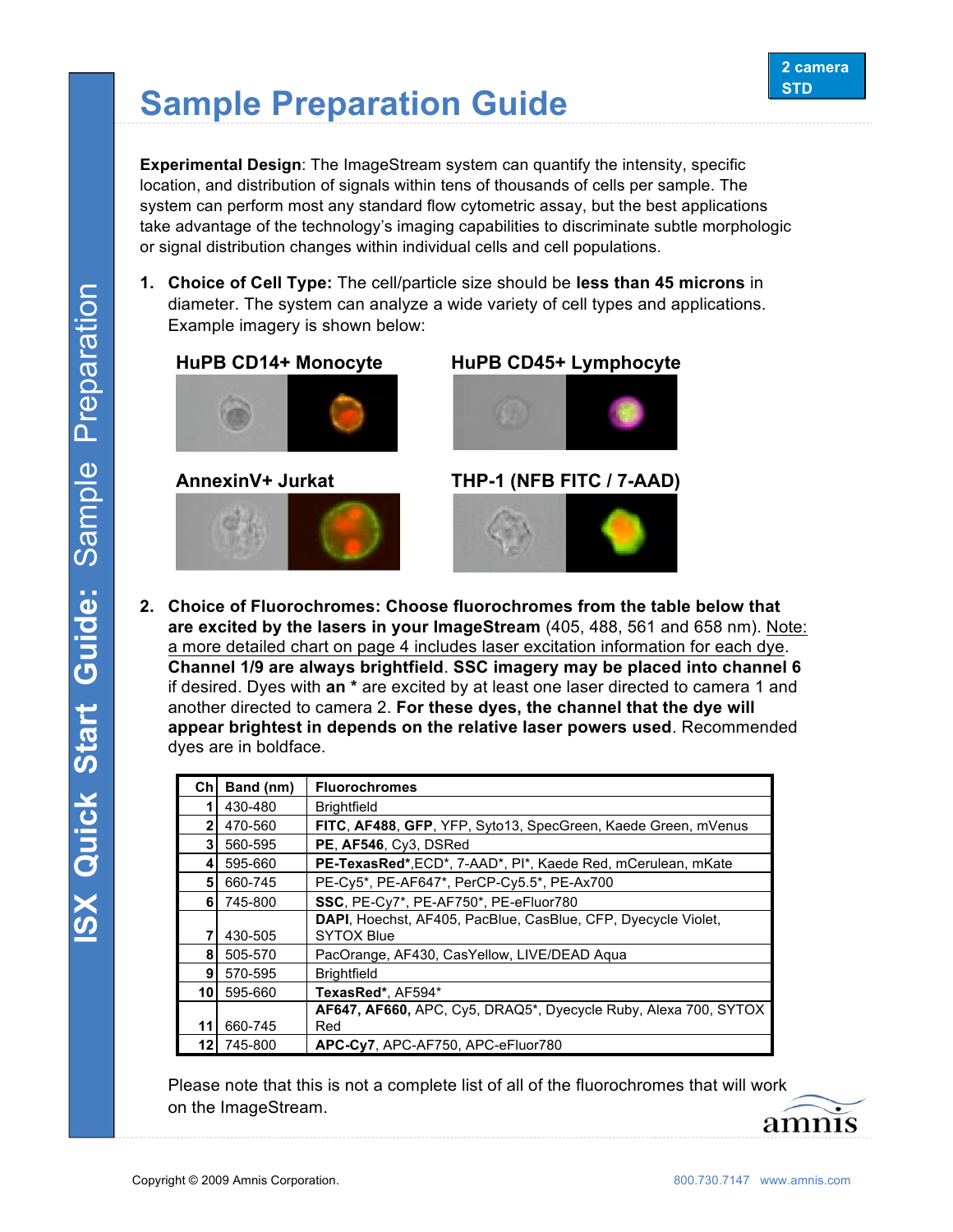## **Sample Preparation Guide**

- 3. Protocols: In general, any established labeling protocol used for flow cytometry will work with the ImageStream (see Current Protocols in Cytometry for general labeling techniques). Stain cells on ice in the presence of azide when possible to reduce non-specific capping of antibody. Use polypropylene tubes, preferably siliconized, to process samples.
- 4. Brightness of Stain and Stain Balancing: The sensitivity of the ImageStream is comparable to a flow cytometer. However, quantifying the location and distribution of signals in an image is a more demanding task than the measurement of simple signal strength. Therefore, follow these guidelines for the highest possible data quality:
	- . Adjust your staining protocols to achieve at least a full log shift over background, as measured on a standard flow cytometer.
	- Use the brightest fluorochrome (ie AlexaFluor 488 or PE) for the antigen with the smallest copy number.
	- The sensitivity of the instrument to different fluorochrome probes can be independently controlled. However, data quality is significantly better when the reagents used in an experiment that are excited with the same laser are titrated such that the brightness levels of all probes are balanced to within a log of each other. Probe balancing avoids the saturation of bright stains when they are combined with dim stains in the same sample.
- 5. Controls and Samples: Please be sure to provide
	- Single color and unlabeled controls in separate tubes
	- Positive biologic control
	- Negative biologic control
	- **Experimental samples**
- 6. Cell Aggregation: We strongly advise de-aggregation of clumps as a final step before straining the sample through a 70 micron nylon mesh strainer. If sample aggregation is a problem, we suggest using an anti-clumping buffer such as EDTA or Accumax prior to fixation.
- 7. Fixation: If fixation is desired, thoroughly fix cells (i.e. 1% PFA on ice for 20 minutes).
- 8. Final Sample Concentration and Volume: At least 1 million cells in 60 µL (2x10<sup> $\prime$ </sup> cells/ml) of protein containing buffer (ie PBS/2%FBS) in a 1.5mL siliconized microcentrifuge tube (Sigma T4816).



Preparation

Sample